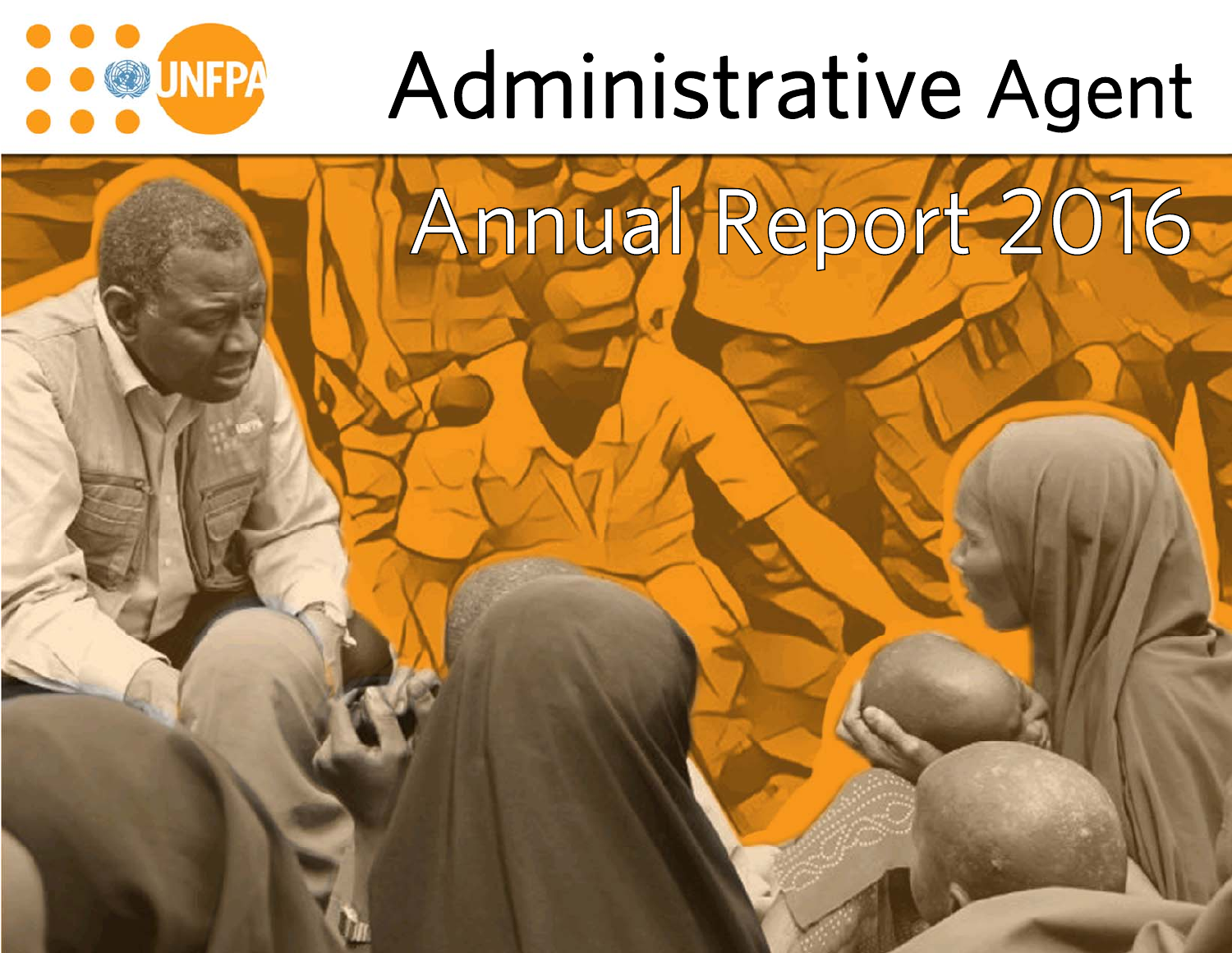"I urge all of us to listen to stories of despair and defiance to understand what it's like to be systematically forgotten, to be left behind...

These are the stark realities for millions of people, particularly for women and girls in developing countries."

In Loving Memory of Dr. Babatunde Osotimehin (1949 – 2017)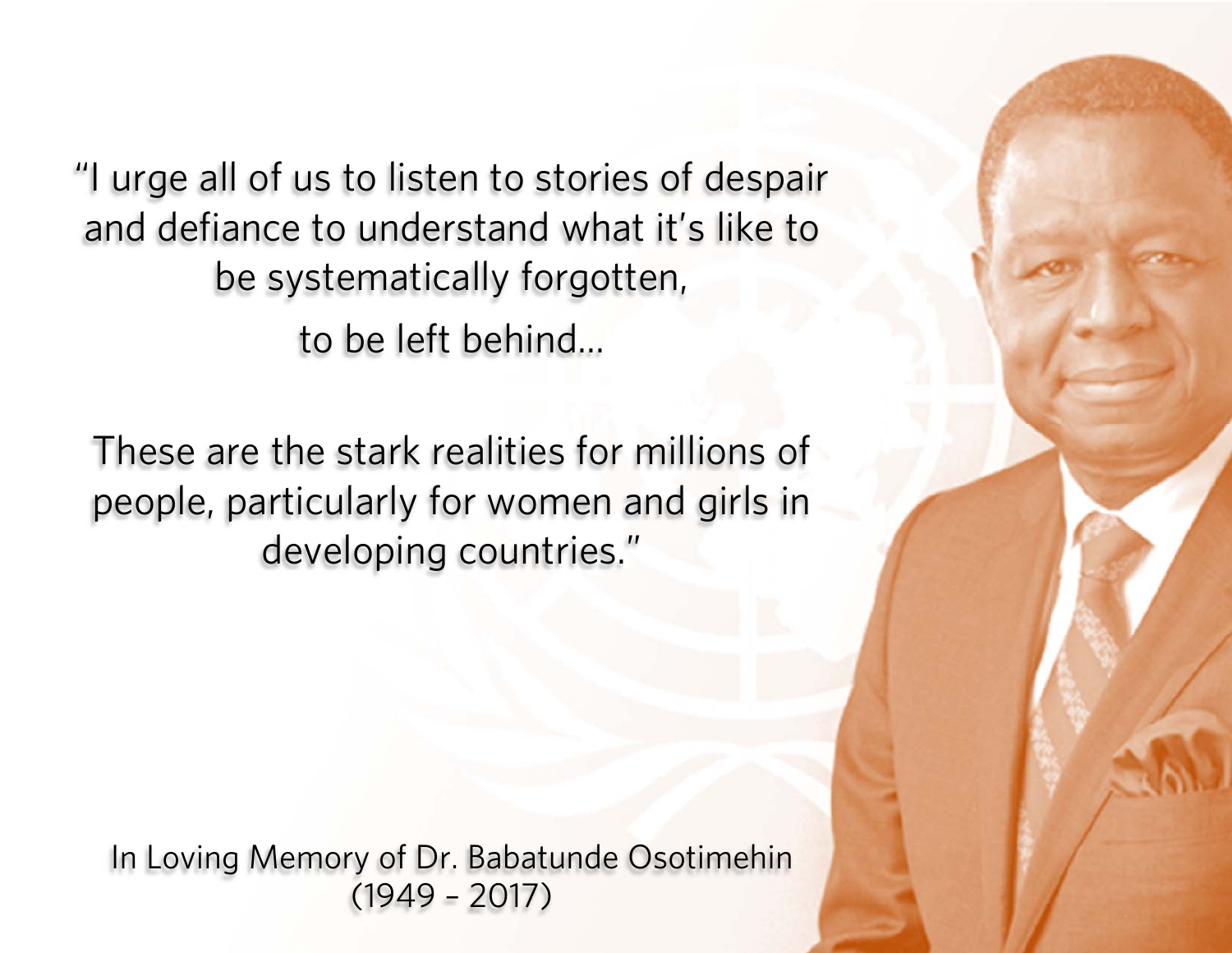# **UNFPA as Administrative Agent Annual Report 2016**

### Contents

| ii.  |  |
|------|--|
| iii. |  |
| iv.  |  |
| V.   |  |
|      |  |
|      |  |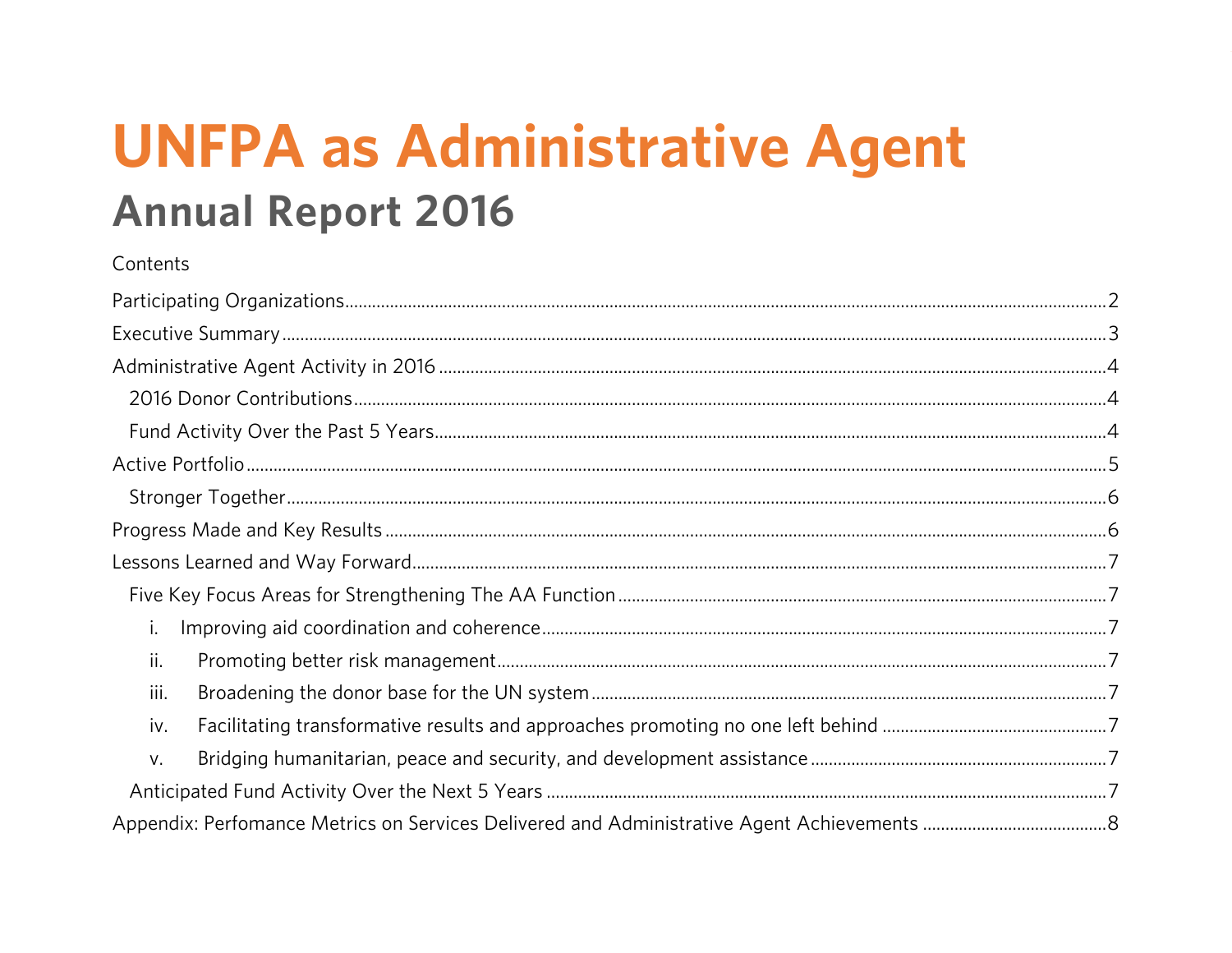# **Participating Organizations**

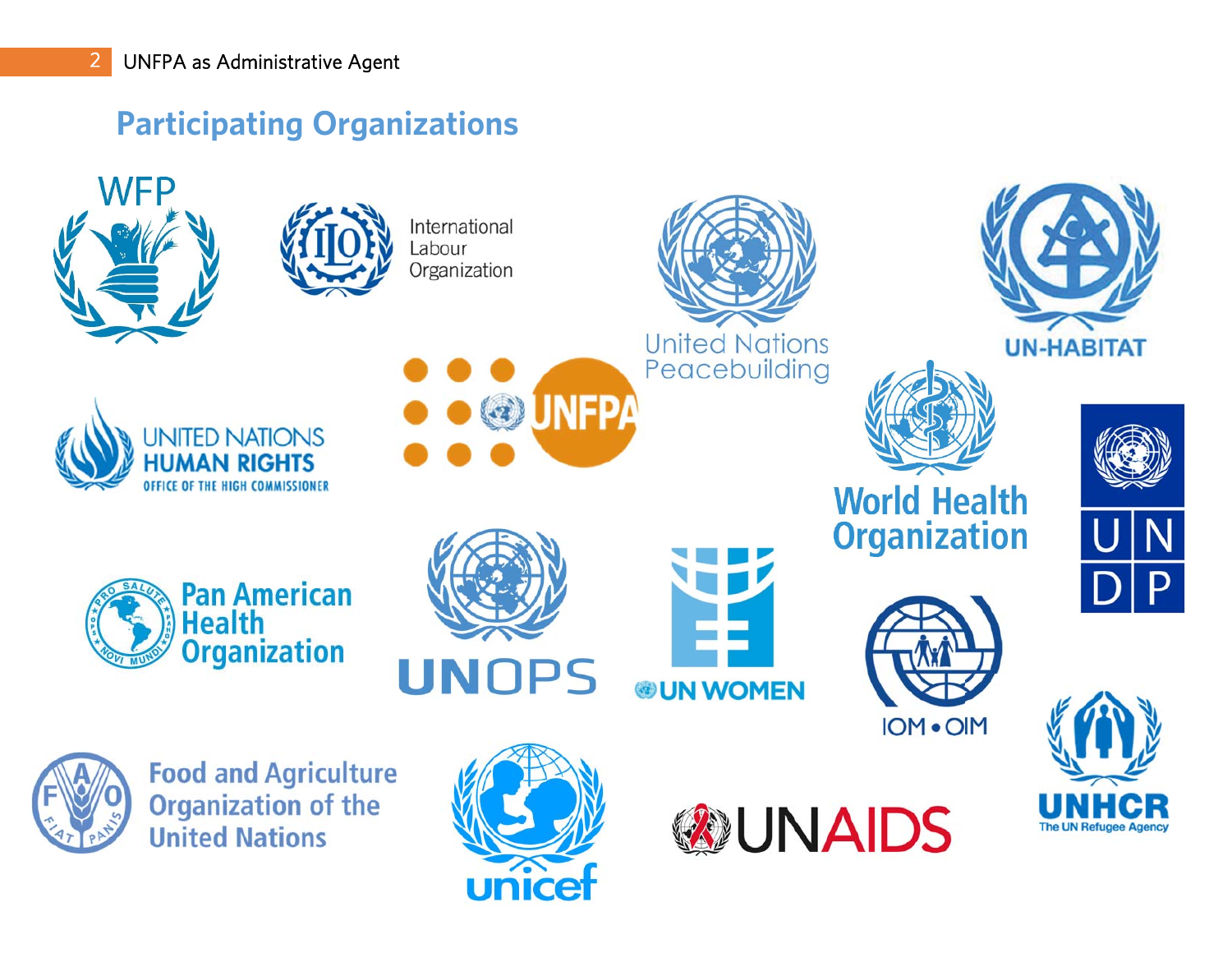# **Executive Summary**

UNFPA plays an active role in inter-agency funding platforms, including oversight, coordination and implementation of pooled financing mechanisms. UNFPA continues to coordinate, participate in and administer strong joint programmatic and funding portfolios with United Nations entities for result areas that benefit from leveraging inter-agency synergies to maximize effectiveness as a modality that facilitates not only joined-up delivery, but is also lightly earmarked and flexible. With predictable contributions from donors, pooled and other inter-agency funding mechanisms play a complementary role to regular contributions and agency-specific thematic funds in the UNFPA financing strategy.

The Reproductive, Maternal, Newborn, Child Health (RMNCH) Fund, which UNFPA administers and implements jointly with UNICEF and WHO, is an example of a strategic pooled funding mechanism with significant capitalization to facilitate scaled-up progress. The RMNCH Fund was established in response to the United Nations Secretary-General's Global Strategy for Women's and Children's Health and the Every Woman Every Child movement to increase access to life-saving services, including essential medicines and medical devices that effectively address leading avoidable causes of death during pregnancy, childbirth and childhood in priority countries. Since its launch in late 2013, the fund mobilized total contributions of \$186.2 million and is expected to close in 2017 after successfully providing the programmatic springboard for the development of the Global Financing Facility for Every Woman Every Child, a multistakeholder partnerships which aims to leverage significant additional financing for RMNCAH.

UNFPA's Administrative Agent function (The AA) witnessed two periods of considerable growth, one in 2012 and another during the launch of the RMNCH Fund in 2014. In 2016 donor contributions dropped to \$18.4 Million largely due to a transition period with multiple closing funds and others in design phase. In 2017, UNFPA is investing in its Administrative Agent function, bringing together thematic and operations experts to enhance the quality of the design of new funds, improve efficiencies in the existing portfolio and update information, accounting and web systems that will lead to increased transparency, coordination and value-for-money for fund stakeholders.

UNFPA continues to strengthen systems, building capacity to support quality design and administration of a critical mass of new relevant global, regional and country-level joint thematic programmes, empowering UN entities and partners to work together to accelerate progress on key transformative results and to ensure that no one is left behind. Through its AA portfolio UNFPA will focus on contributing to 5 key areas in the next 5 years: (i) improving aid coordination and coherence; (ii) promoting better risk management; (iii) broadening the donor base for the UN system; (iv) facilitating transformative results and approaches promoting no one left behind; and (v) bridging humanitarian, peace and security, and development assistance.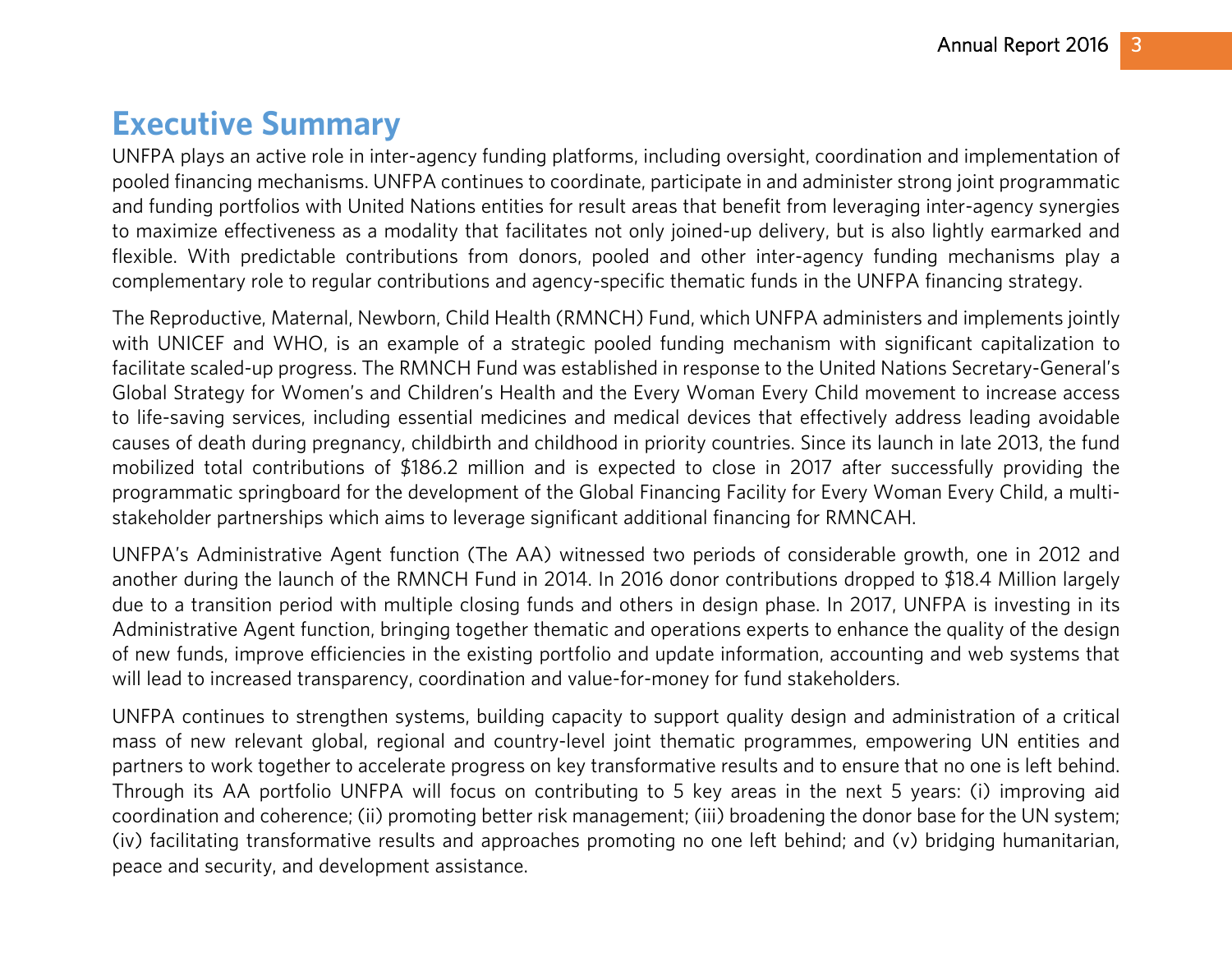# **Administrative Agent Activity in 2016**

The AA portfolio experienced rapid growth between 2012 and 2014 with total deposits in the three-year period reaching USD \$433 Million and allowing the AA function to expand and be able to service a growing portfolio of local and global funds. With the growth and increased capacity, UNFPA is able to rely on the 1% AA fee to operate the AA function as a distinct firewalled entity with a separate accountability framework.

### **2016 Donor Contributions**

The AA experienced significant reductions in contributions in 2015 and 2016, leading to the first annual AA operating budget deficit.



In response to the changing funding environment and capitalizing on the opportunity of multiple transitioning Joint Programmes, The AA focused on ensuring successful end-of-programme cycle administrative duties and evaluations for multiple joint programmes, while helping in the design of next phases or new joint programmes to start in 2017. UNFPA also launched an initial web data portal and streamlined accounting processes and systems to be able to respond to stakeholder requirements more effectively. In 2017, UNFPA is continuing to invest in strengthening its Administrative Agent function, bringing together thematic and operations experts to enhance the design of new funds, improve efficiencies and consolidation in the existing portfolio and continue to update information, accounting and web systems in a way that will lead to increased transparency, coordination and value-for-money for stakeholders over time.

### **Fund Activity Over the Past 5 Years**

|                                      | 2012          | 2013          | 2014          | 2015          | 2016          |
|--------------------------------------|---------------|---------------|---------------|---------------|---------------|
| Number of Active Funds in Portfolio* |               | 16            | 18            | 18            | 14            |
| Donor Contributions (USD)            | \$165 Million | \$70 Million  | \$197 Million | \$61 Million  | \$18 Million  |
| AA Operating Income (USD)            | \$1.6 Million | \$700K        | \$1.9 Million | \$610K        | \$180K        |
| AA Operating Balance (USD)           | \$1.8 Million | \$2.3 Million | \$3.9 Million | \$3.4 Million | \$2.6 Million |

\*Active Funds do not include expired funds that are awaiting closure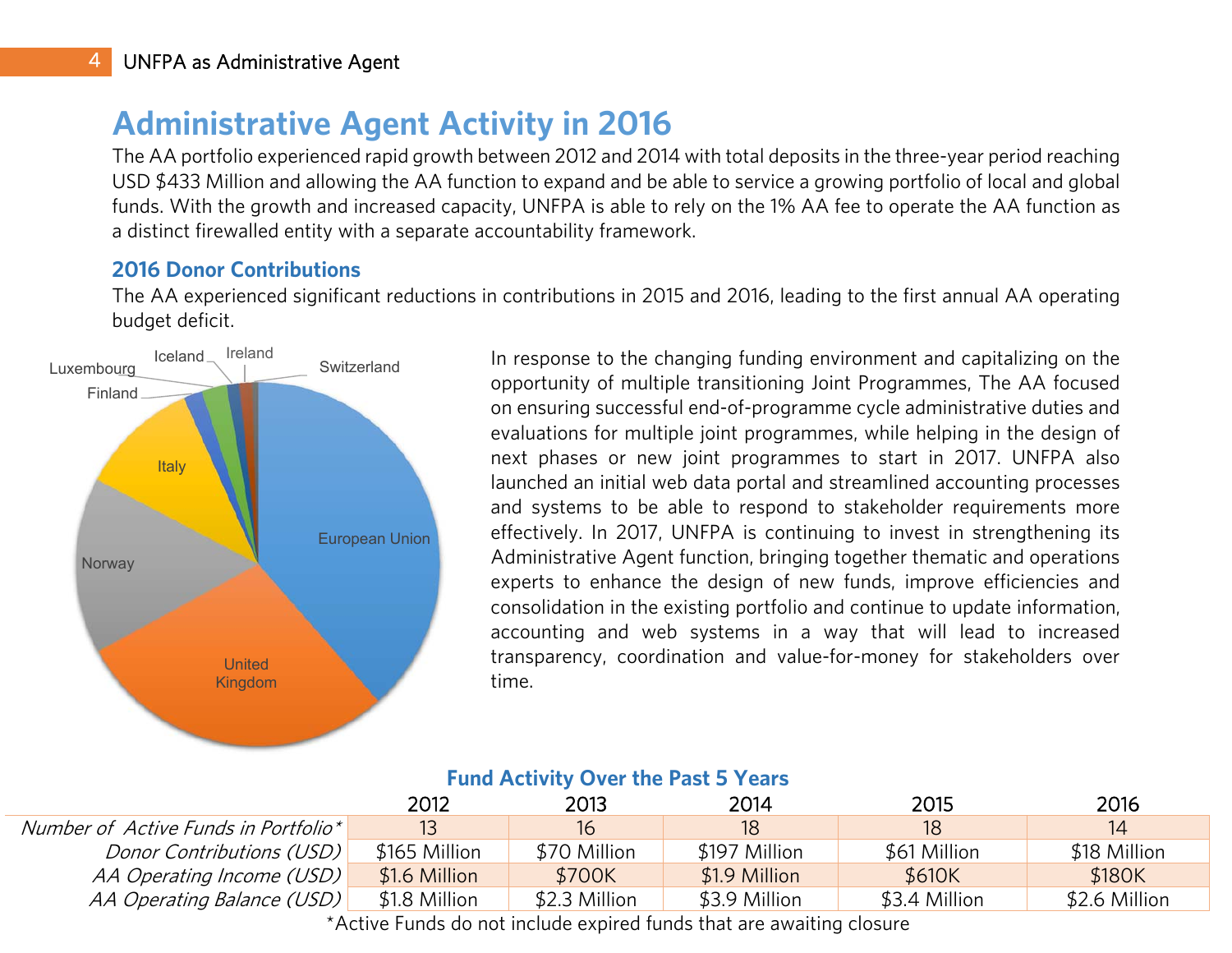# **Active Portfolio**

- $\bullet$ Number of operationally ongoing funds: 14
- $\bullet$ Distribution: 13 Joint Programmes and 1 Multi-Donor Trust Fund
- $\bullet$ Number of current donors: 14
- $\bullet$ Number of current participating organizations: 12
- $\bullet$ Transfers to Participating Organizations in 2016: \$46.1 million

Active portfolio includes 14 funds that are operationally ongoing. The AA cumulative portfolio includes oparationally closed funds that are not shown

### Type of Fund Name of Fund

| <b>Global Joint Programmes</b>  | 1. Accelerating Progress in Maternal Newborn Health (H4+ Global Initiative)<br>2. Reproductive, Maternal, Newborn and Child Health-Accelerating Progress in MDG 4 & 5<br>3. Developing Field-Level GBV Capacity for Improved Service Delivery, Information<br>Management and Inter-Agency Coordination<br>4. Abandonment of Female Genital Mutilation: Towards Social Convention Change                                                                                                                                                                                                                                                                                                                                                                                                                           |
|---------------------------------|-------------------------------------------------------------------------------------------------------------------------------------------------------------------------------------------------------------------------------------------------------------------------------------------------------------------------------------------------------------------------------------------------------------------------------------------------------------------------------------------------------------------------------------------------------------------------------------------------------------------------------------------------------------------------------------------------------------------------------------------------------------------------------------------------------------------|
| Regional Joint Programmes       | 5. Prevention of Violence against Women in Central America                                                                                                                                                                                                                                                                                                                                                                                                                                                                                                                                                                                                                                                                                                                                                        |
| <b>Country Joint Programmes</b> | 6. Strengthening the multi sectoral approach to gender based violence prevention and<br>response in North and North Eastern Uganda<br>7. Accelerating Progress towards Maternal and Neonatal Mortality and Morbidity Reduction in<br>Bangladesh<br>8. Prevent and Respond to Sexual and Gender Based Violence in Liberia - Phase II<br>9. Partnership to improve Women's and Children's Health in Kosovo<br>10. Supporting the Sexual and Gender Based Violence Survivors to Access Live Saving<br>Services- Part II (Heymati: Promoting women and girls health and wellbeing)<br>11. Generating data to advance women's social and economic well-being in Pakistan<br>12. Life without Violence Programme<br>13. Joint UN Bridging Program on Adolescent Girls: Mangochi, Salima and Dedza Districts<br>Proposal |
| <b>Multi-Donor Trust Funds</b>  | 14. Global Reproductive, Maternal, Newborn and Child Health Financing - RMNCH Fund                                                                                                                                                                                                                                                                                                                                                                                                                                                                                                                                                                                                                                                                                                                                |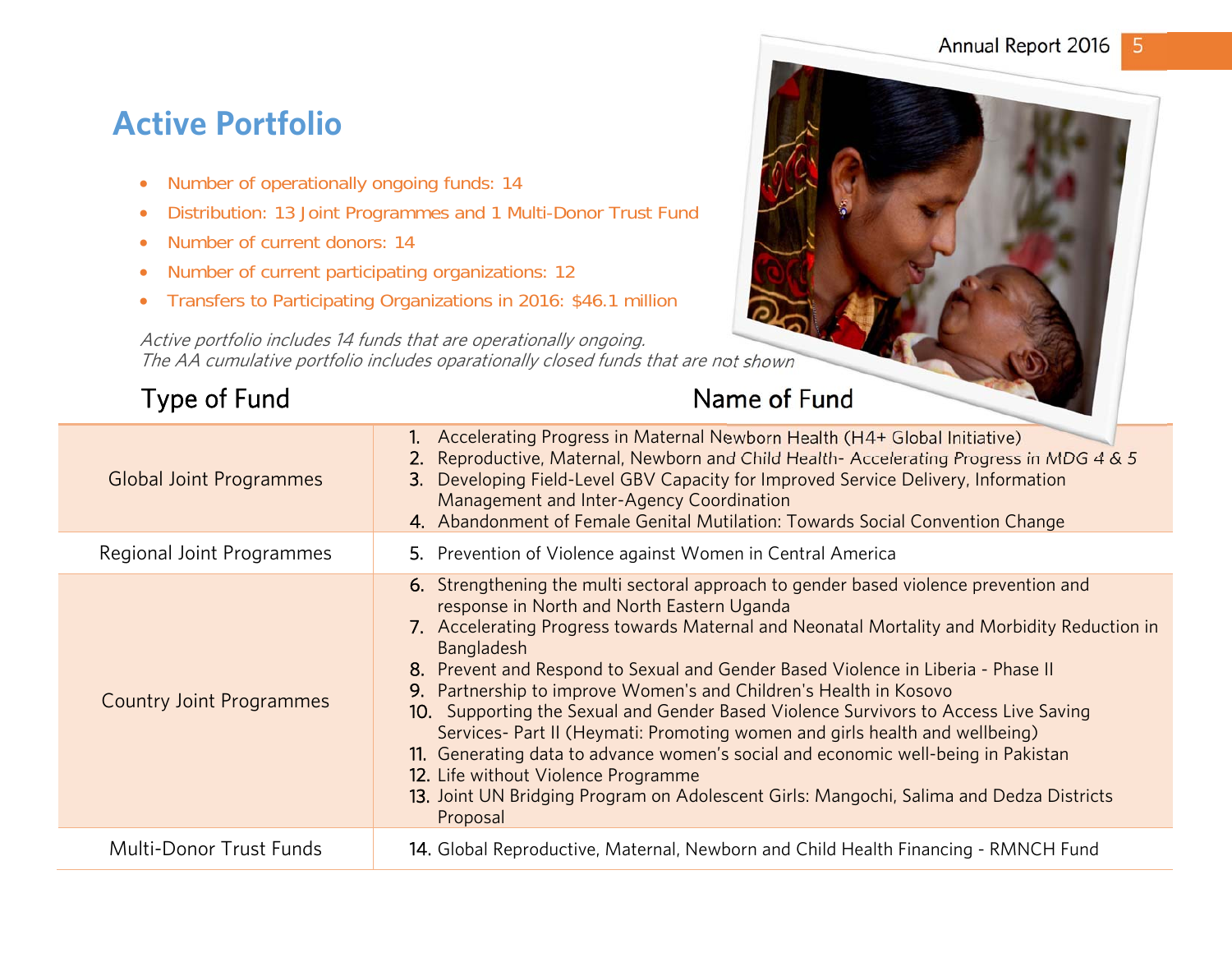# **Progress Made and Key Results**

The AA has either taken the lead on or actively participated in the design of all the pass-through funds it administers. These global, regional and country funds cover areas critical to UNFPA's mandate –reproductive, maternal, newborn and child health; gender equality and women's empowerment, ending violence against women, including harmful traditional practices, adolescent and youth, population and development.

- $\bullet$  The National Commission on the Status of Women in Pakistan (NCSW) initiated a project to collect data on Violence Against Women. UNFPA, UNDP and UNICEF worked together to help establish a culture of data use amongst stakeholders, as well as maintaining a focus on women's rights, ensuring that relevant surveys meet international standards in sampling design and methodology and that data collected is able to provide baseline for monitoring SDG 5 and 8 at sub-national levels.
- $\bullet$  The global joint programme to develop field-Level GBV capacity and mainstream services for the most vulnerable and remote populations successfully built social cohesion among Syrian refugees and Jordanian populations. Each safe space is linked with neighboring communities through an outreach component. Additionally, over 8000 beneficiaries took part in the following types of services at our clinics: antenatal care; postnatal care; family planning methods and counselling; syndromic approach to Sexually Transmitted Infections (STIs) diagnosis; anemia screening; reproductive health awareness sessions; referral services; clinical management of rape (CMR) and other gynecological services.
- 0 At both the global and country level, the H6 Joint Programmes have been successful in strengthening health systems as they relate to RMNCAH. Additional efforts, especially at the subnational level, have helped improve the accessibility and quality of RMNCAH services. The programme has made particular strides in reaching geographically isolated, marginalized and underserved areas and population sub-groups.

### **Stronger To gether**

Since 2008, UNFPA and UNICEF have worked together to implement the Joint Programme on Female Genital Mutilation/Cutting (FGM/C): Accelerating Change. The Joint Programme works with governments, civil society, communities and individuals to accelerate abandonment of female genital mutilation/cutting in 17 countries.

All of the countries supported by the Joint Programme have put in place a functional national coordination mechanism led by the government

13 country governments have a budget line to support the elimination of FGM/C

5 countries passed legislation banning FGM/C

25 million people publically declared the abandonment of FGM/C following education and social mobilization programmes.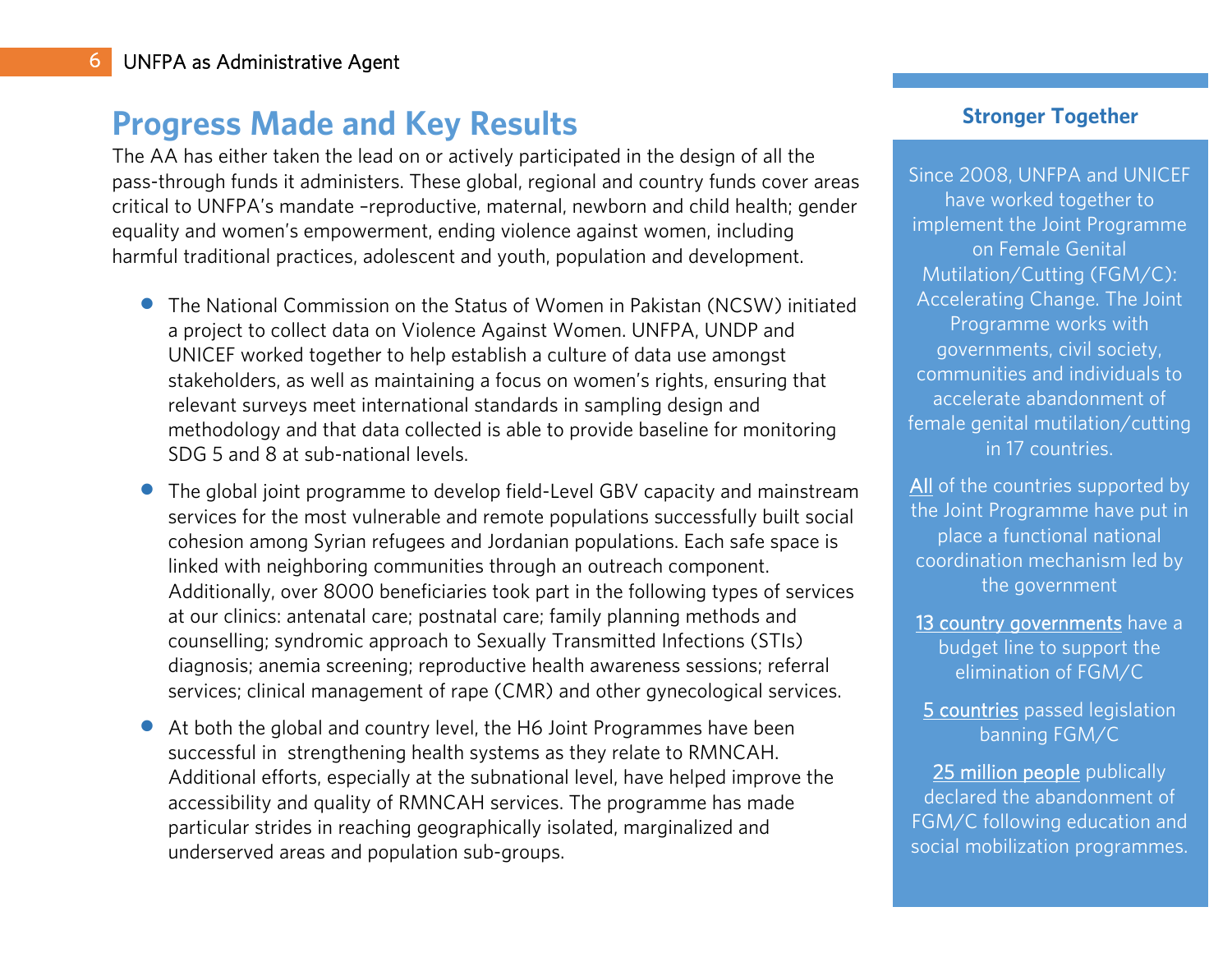# **Lessons Learned and Way Forward**

In response to the rapid evolution of the development finance landscape, UN pooled financing mechanisms are expected to play an increasingly strategic role in financing the post-2015 sustainable development agenda. The AA has been successful in coordinating interagency work in areas that are closely tied to its mandate and has proven to be a successful springboard and scalable framework for larger consolidated financing instruments such as the Global Financing Facilty (World Bank). In order to continue to position UNFPA as a viable steward and manager of joint programes and related funds, UNFPA must continue to strenghten systems, build capacity and be able to attract a critical mass of new relevant global, regional and country-level joint thematic funds that empower the UN system and partners to work together to ensure that no woman or child is left behind.

### **Five Key Focus Areas for Strengthening the AA Function**

- i. **Improving aid coordination and coherence** – together with other AAs in the UN system, The AA isleveraging the International Aid Transparency Initiative and working on enhancing data platforms that will support better communication and transparency between donors, steering committees, participating agencies, stakeholders and partners.
- ii. **Promoting better risk management** – The AA is looking to leverage innovative strategies in Enterprise Risk Management, working with partners to quickly assess and adapt interventions to address known challenges and improve joint programme delivery.
- iii. **Broadening the donor base for the UN system** – The AA will also begin to look to public-private partnerships as the funding landscape continues to evolve and as the private sector becomes a bigger part of the 2030 Agenda financing landscape.
- iv.**Facilitating transformative results and approaches promoting no one left behind - The AA will start to** provide better guidance on establishing strong joint programme theories of change to facilitate delivery of measurable results and optimal value for money.
- v. **Bridging humanitarian, peace and security, and development assistance** – The AA will continue to support integrated joint action bridging the development, humanitarian and peace nexus and will strive to prioritize Funds that allow for services to adapt and be delivered across a variety of contexts.

|                                        | 2017          | 2018          | 2019           | 2020          | 2021          |
|----------------------------------------|---------------|---------------|----------------|---------------|---------------|
| Proj. Number of Funds in Portfolio     | 10            |               | 20             | 25            | 25            |
| Proj. Donor Contributions (USD)        | \$75 Million  | \$100 Million | \$125 Million  | \$150 Million | \$200 Million |
| <b>Est. AA Operating Income (USD)</b>  | \$750K        | \$1.0Million  | \$1.25 Million | \$1.5 Million | \$2.0 Million |
| <b>Est. AA Operating Balance (USD)</b> | \$1.9 Million | \$1.7 Million | \$1.8 Million  | \$2 Million   | \$2.8 Million |

### **Anticipated Fund Activity Over the Next 5 Years**